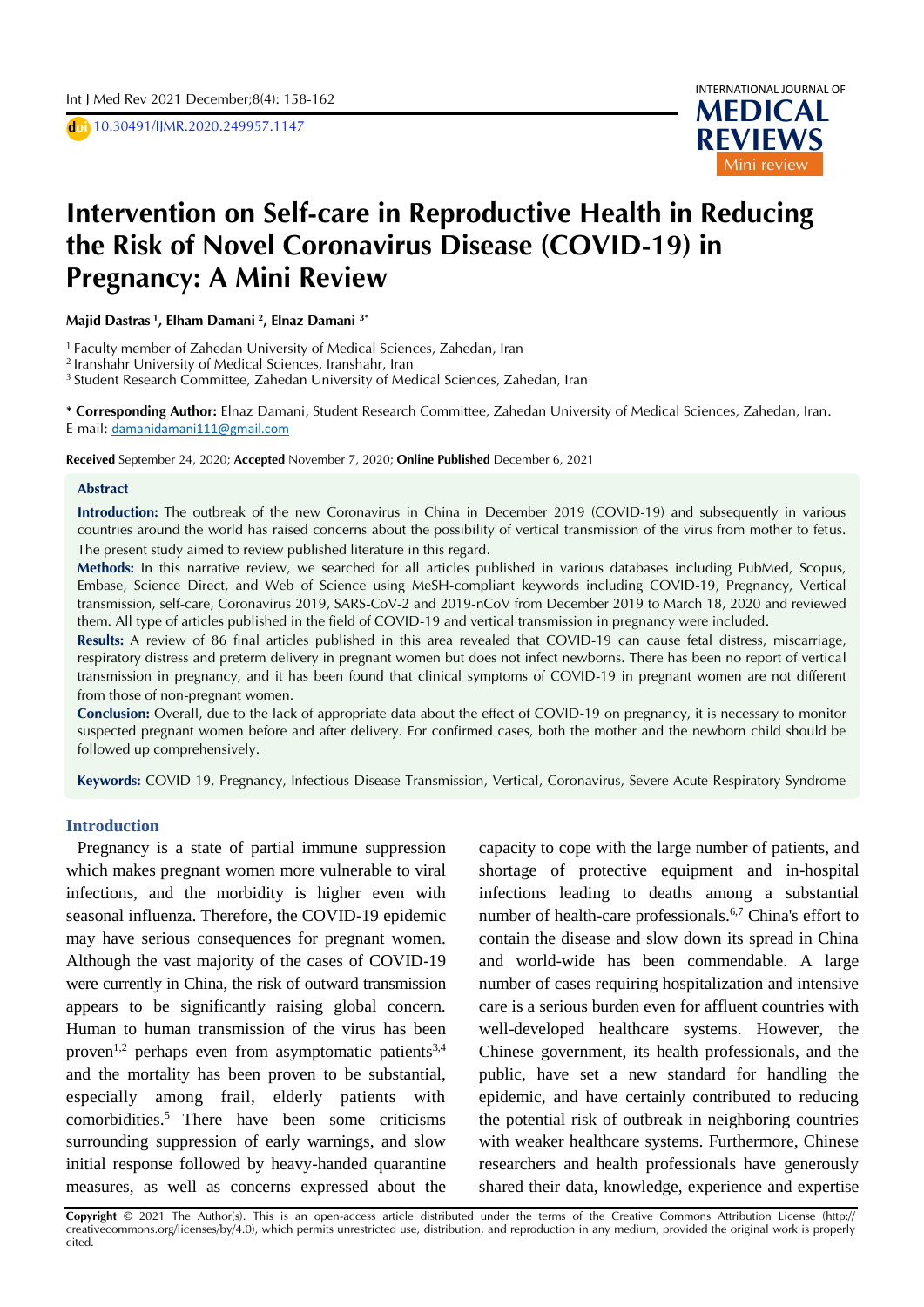that has helped to develop diagnostic tools, clinical management algorithms, set up clinical trials, and accelerate vaccine development. <sup>8</sup> Clinical course and outcome of a substantial number of COVID-19 patients have been reported, and recommendations regarding the care of such patients have been issued by several national health authorities across the world. However, the practices seem to vary considerably. Research is currently underway to understand the impacts of the COVID-19 infection on pregnant women. Data are limited, but at present there is no evidence that they are at higher risk of severe illness than the general population. While most experts recommend that the issue of reproductive health must be considered in societies, <sup>12</sup> however, due to the low level of health awareness, reproductive health is one of the most important health problems in developing countries. <sup>13</sup> In a 2006 study entitled "Knowledge and Behavior of Skin Protection", Tanki et al. showed that there is a significant relationship between awareness and protective measures. <sup>14</sup> In fact, it is unavoidable to be unaware of and follow the correct health behaviors in any society. Individuals and communities need to be taught the right behaviors to recognize and practice the right lifestyles, and in this regard, the role of health education is a key.<sup>15</sup> There is also a correlation between efficacy and belief in the protective role of adhering to the correct principles of reproductive health behavior. There is also a positive correlation between awareness and efficiency. The more people are aware of the principles that protect the correct behavior of reproductive health and the effect of observing it in preventing the occurrence of disorders caused by infertility, the more people try to follow these principles. On the other hand, they will have a better health status, which has been reported in the research of Mohammadi Zeidi et al.<sup>16,17</sup> The results of this study are related to self-efficacy with the findings of Mohammadi et al.'s study,<sup>18</sup> Lynn et al.'s study in Taiwan with the aim of influencing the effect of training on safe and unsafe sexual behavior. <sup>19</sup> Selfefficacy enables one to adopt health-promoting behaviors and quit harmful behaviors. Thus, the understanding of self-efficacy can maintain healthpromoting behaviors. <sup>20</sup> Self-efficacy is an important prerequisite for behavior. Self-efficacy affects a person's motivation and forces them to persevere in their behavior. <sup>21</sup> The results of this study are consistent with the findings of Mohammadi et al.'s study on the protective activity of cancer on female students in Yazd in relation to the motivation of protection studies. <sup>18</sup> Marvati Sharifabad's study of the predictions of unsafe driving in Yazd was consistent with the theory of protection motivation. <sup>22</sup> In a preliminary study, Moghaddam et al. in Yazd have shown that beliefs play a major role in predicting protective behaviors. The results in this study are consistent with a previous study. <sup>23</sup> Given the importance of family, friends and community support, adult awareness and effective communication, especially parents with their adolescents on various topics of healthy living, and empowerment in self-care among individuals to achieve the highest quality of reproductive health, this study It has been done. According to this study, family, friends and community support among 80.7% of respondents did not preclude self-care among individuals. Accordingly, 80.7% of the respondents had a very high rate, which indicates the positive and desirable importance of the effect of family support, friends and society, awareness and effective communication in increasing empowerment in self-care among individuals. By educating people at different levels of elementary, guidance and high school, equipping them with the necessary information and messages in various fields of reproductive health and communication and life skills so that they can provide the necessary and correct guidance and advice. To have with them throughout life and be able to pass on the above information to their children and be considered a reliable and trustworthy source in the family. It is also hoped that the training provided through this study will have a positive impact on how parents relate to their children in terms of healthy lifestyles and healthy health behaviors, especially in the parents themselves. Teachers, on the other hand, can be very helpful and reliable guides for teens in the school environment. The ultimate educational goals of this research included educating people, especially young people, to have a healthy lifestyle, creating a suitable and supportive environment for young people who can receive answers to their questions in accordance with the cultural and environmental conditions of adults, helping young people to make positive and responsible decisions about reproductive health, helping effective adults to acquire the necessary skills to communicate with adolescents and young people about teaching a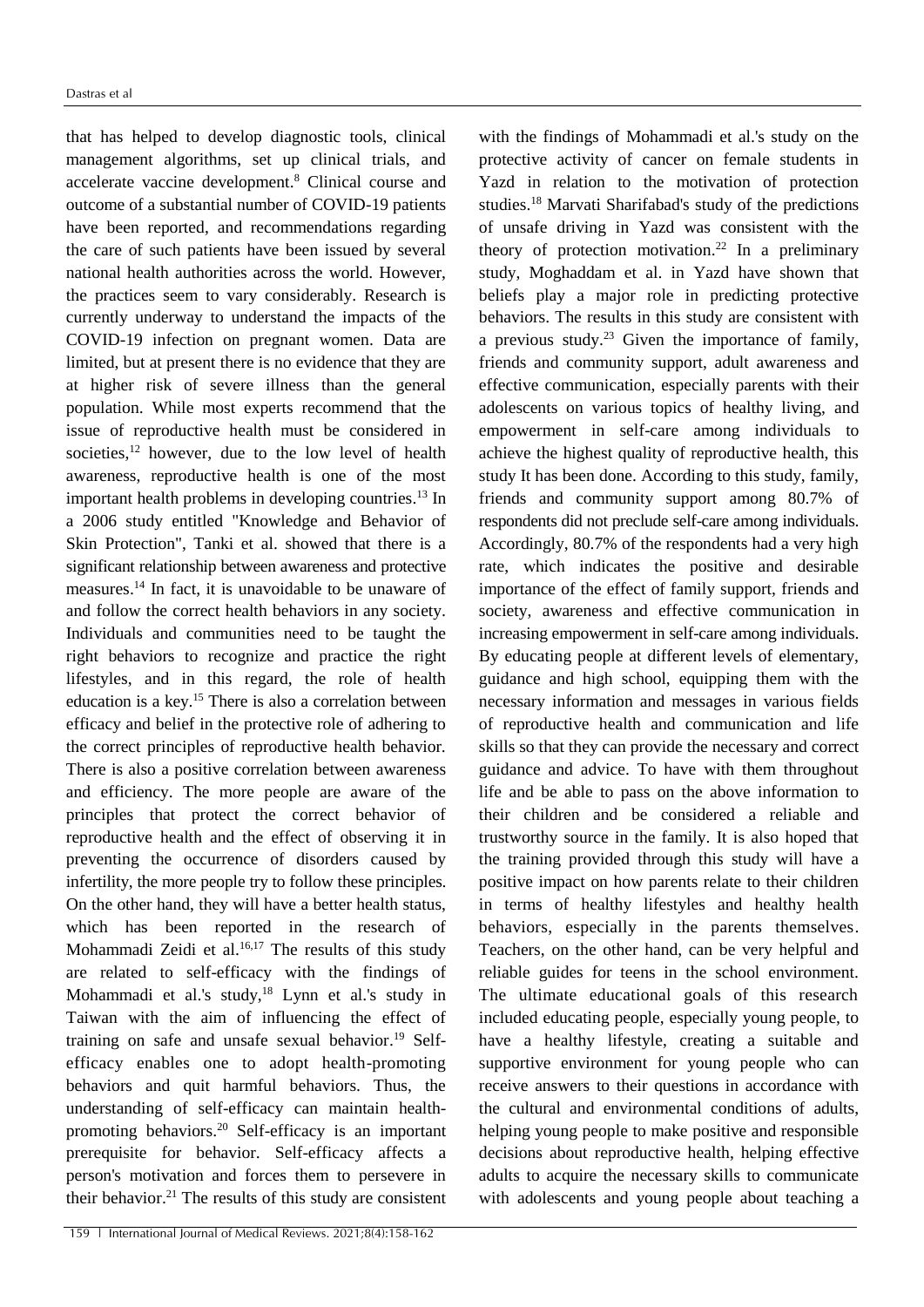healthy lifestyle, helping adults get information about healthy lifestyles ( such as effective strategies for girls' puberty health, effective strategies in boys' puberty health, corrective actions and tackling poverty to improve the health of girls and boys, prevention of addiction, smoking, AIDS and hepatitis, and the role of communication skills in healthy parent-child relationships).

Self-awareness means the ability to know oneself and to be aware of one's characteristics, weaknesses, strengths, desires, fears, goals, values, and in general to be aware of one's existential dimensions. In other words, what do you look like? Emotionally, what are you in a situation where you are usually isolated and isolated or crowded and noisy. How do you look at the world? What thoughts and beliefs do you have in mind? What goals do you pursue in life? What are your strengths/weaknesses?

Awareness of oneself and its characteristics is a skill, and forcing oneself to look at oneself is the first step to getting to know one's positive and negative aspects. It is very difficult to deal with the real self, but it is absolutely necessary to become a sufficient person. Acknowledging the fact that we are human allows us to take responsibility for our personal growth and destiny. People who seek self-awareness and accept their positive and negative points are people who have high self-esteem. In fact, self-awareness provides a platform for self-esteem and a sense of worth. Self-esteem is an assessment of one's self-esteem. An assessment of one's own characteristics that leads to one's selfesteem. Actually, self-esteem is the center and core of each individual's personality, which affects all aspects of life, including education, occupation, and even social communication, and is in fact the basis of a child's feelings and perceptions of life. It helps children to avoid future serious problems and injuries. Selfesteem is an important aspect of performance and is directly related to our mental health. These results illustrate the importance of focusing on awareness skills.<sup>24</sup> It can be stated that the history of reproductive health has been an opportunity for the Middle East and North Africa, as well as other countries in the world, since the holding of the International Conference on Population and Development (ICPD) held in Cairo in 1994, to examine the challenges. The plan of the International Conference on Population and Development, adopted by 179 participating countries, provided a conceptual framework for reducing population growth

and improving people's lives. The conference focused on human development, extensive investment in health improvement, education and law, especially for women and girls, in order to provide family planning services in the field of extensive reproductive health care. Consensus was also made publicly available until 2015. 25

## **Conclusion**

The results of this study showed that awareness leads to protective and self-care behaviors in individuals, which promotes reproductive health in individuals. As the COVID-19 epidemic continues to spread around the world, we need to plan and prepare ourselves proactively. Providing appropriate clinical management and support to patients while adequately protecting healthcare professionals should be our goal. A multidisciplinary team approach should be adopted in managing these patients as it allows to effectively share the expertise as well as responsibility, and treat our patients with dignity and compassion. However, there are many challenges to overcome, such as shortage of protective equipment, depleting supply of medicine and blood products (reduced blood donations), infected pregnant women showing up directly to delivery rooms in advanced labor, psycho-logical pressure and panic, just to mention a few. In hospitals, the transmission of the virus and deaths among healthcare professionals are serious concerns. Improving healthcare governance, as well as supporting, educating and training healthcare personnel in infection control and self-protection need to be prioritized. Clinical recommendations for managing COVID-19 infection in pregnancy should be based on data from the current epidemic rather than drawing on limited experience from previous outbreaks of different types of corona viruses, as their epidemiology, clinical course and response to treatment may differ. Guidelines will evolve as more data become available and experience is gathered. Therefore, complete data on all pregnancies affected by COVID-19 should be collected and must be made publicly available. Sharing data, knowledge and expertise, and help-ing countries with poor resources and weaker healthcare systems are important in this respect. Given that in the present study, awareness was one of the effective factors in adopting protective and self-care behavior in individuals, the need for effective planning in compiling educational content based on increased awareness will be related to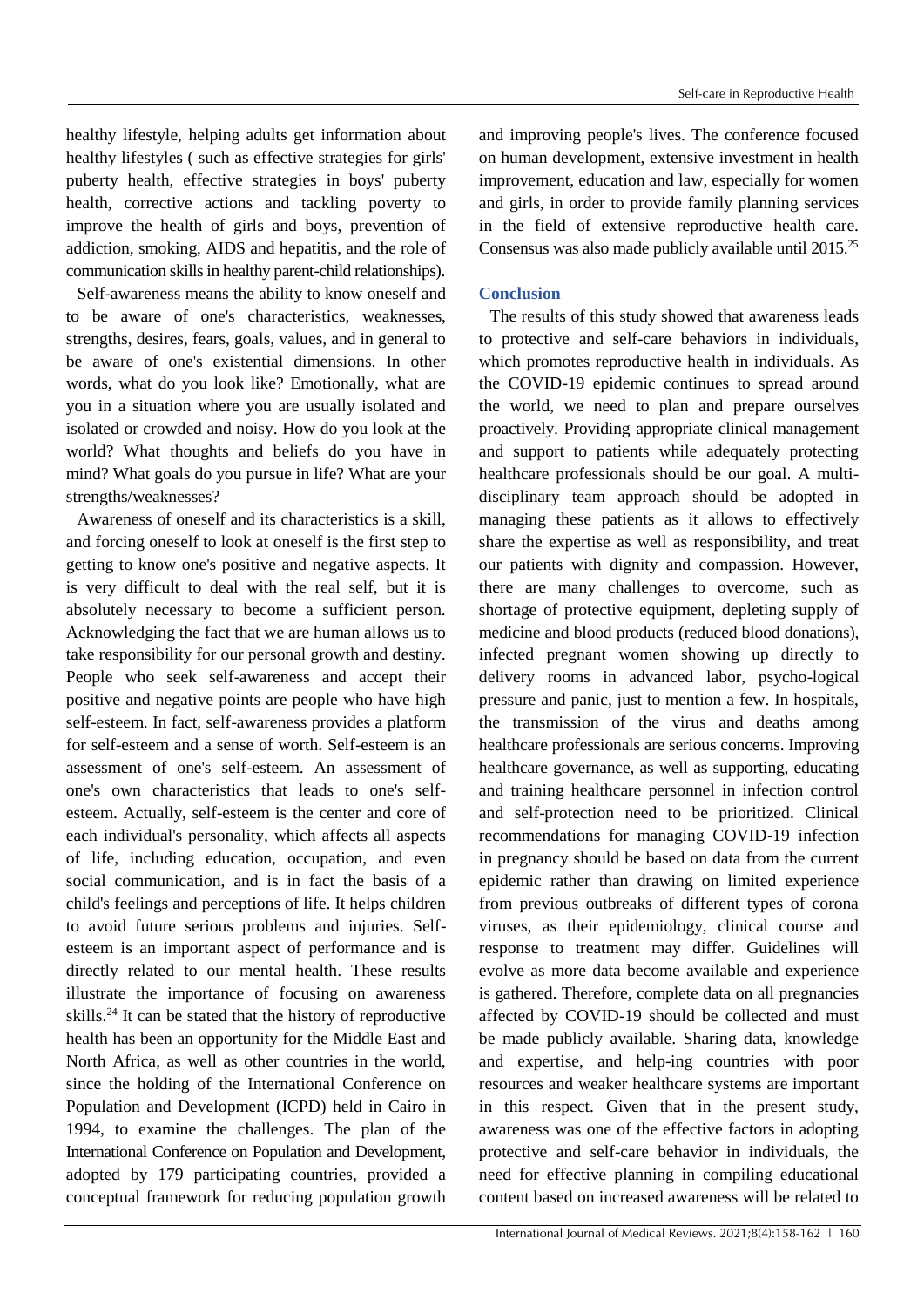promoting protective behavior in promoting reproductive health. Presenting a roadmap and developing a transformation package based on the axes set out in this study is the main solution to the problems raised in the present study. Creating a database of knowledge in this field, the existence of specialized counseling teams for individuals and the establishment of fertility health counseling offices in order to promote reproductive health, will be among the other proposed measures in this field (26-30). As Iran, like many other countries in the world is going through a new era of change, increasing global competition, sudden changes, and the need to increase the health and quality of life of people in societies are becoming more apparent. On the other hand, in order to go through the stages of growth, societies must adapt to different situations and learn new methods so that people can take responsibility for their health with commitment. Improving the environment and creating a positive attitude in people is an important issue that has already been considered in many societies. This issue is more important in developing countries and is one of the important programs of governments. Considering that promoting the sanitation of human resources of societies is one of the tools for transformation and improvement of societies and has attracted the attention of government officials and officials, the present research and the results can be used by respected officials and all the members of societies.

#### **Acknowledgments**

The authors would like to thank all the participants in this study for their participation, support and assistance in conducting this research.

#### **Funding/Support**

None.

# **Conflict of Interest**

The authors declare that they have no conflicts interest.

### **References**

- 1. Chan JF, Yuan S, Kok KH, To KK, Chu H, Yang J, et al. A familial cluster of pneumonia associated with the 2019 novel coronavirus indicating person-to-person transmission: a study of a family cluster. lancet. 2020;395(10223):514-23. [doi:10.1016/S0140-6736\(20\)30154-9](https://doi.org/10.1016/S0140-6736(20)30154-9)
- 2. Li Q, Guan X, Wu P, Wang X, Zhou L, Tong Y, Ren R, Leung KS, Lau EH, Wong JY, Xing X. Early transmission dynamics in Wuhan, China, of novel coronavirus–infected pneumonia. N Engl J Med. 2020;382:1199-1207. doi:10.1056/NEJMoa2001316
- 3. Rothe C, Schunk M, Sothmann P, Bretzel G, Froeschl G, Wallrauch C, et al. Transmission of 2019-nCoV infection from an asymptomatic contact in Germany. N Engl J Med. 2020;382(10):970-1. doi:10.1056/NEJMc2001468
- 4. Chen N, Zhou M, Dong X, Qu J, Gong F, Han Y, et al. Epidemiological and clinical characteristics of 99 cases of 2019 novel coronavirus pneumonia in Wuhan, China: a descriptive study. lancet. 2020;395(10223):507-13. [doi:10.10](https://doi.org/10.1016/S0140-6736(20)30211-7) [16/S0140-6736\(20\)30211-7](https://doi.org/10.1016/S0140-6736(20)30211-7)
- 5. Wu Z, McGoogan JM. Characteristics of and important lessons from the coronavirus disease 2019 (COVID-19) outbreak in China: summary of a report of 72 314 cases from the Chinese Center for Disease Control and Prevention. JAMA. 2020;323 (13):1239-42. doi:10.1001/jama.2020.2648
- 6. Phelan AL, Katz R, Gostin LO. The novel coronavirus originating in Wuhan, China: challenges for global health governance. JAMA. 2020;323(8):709. [doi:10.1001/jama.2020.](https://doi.org/10.1001/jama.2020.1097) [1097](https://doi.org/10.1001/jama.2020.1097)
- 7. Zhang M. Protecting healthcare workers in China during the coronavirus outbreak [internet]. BMJ. 2020. Available from: [https://blogs.bmj.com/bmj/2020/02/14/min-zhang-protecting](https://blogs.bmj.com/bmj/2020/02/14/min-zhang-protecting-healthcare-workers-china-coronavirus-outbreak/)[healthcare-workers-china-coronavirus-outbreak/](https://blogs.bmj.com/bmj/2020/02/14/min-zhang-protecting-healthcare-workers-china-coronavirus-outbreak/) [Accessed Feb 28, 2020]
- 8. World Health Organization (WHO). Clinical management of severe acute respiratory infection when Novel coronavirus (2019-nCoV) infection is suspected: Interim Guidance. 2020. <https://apps.who.int/iris/handle/10665/330893> [Accessed Feb 28, 2020]
- 9. Centers for Disease Control and Prevention (CDC). Interim Considerations for Infection Prevention and Control of Coronavirus Disease 2019 (COVID-19) in Inpatient Obstetric Healthcare Settings. [https://www.cdc.gov/coron aviru s/2019](https://www.cdc.gov/coron%20aviru%20s/2019-nCoV/hcp/infection-control.html) [nCoV/hcp/infection-control.html](https://www.cdc.gov/coron%20aviru%20s/2019-nCoV/hcp/infection-control.html) [Accessed Feb 28, 2020]
- 10. Ramezanzadeh F, Shariat M, editors. Comprehensive General Health Book. fourth edition. Chapter 11, Reproductive Health, 2009.
- 11. Nourizadeh R, Bakhtariagdam F, Sahebi L. Knowledge, health beliefs and breast cancer screening behaviors of women referring to health centers of Tabriz. Iran J Breast Dis. 2010;  $3(3):43-51$ .
- 12. Barron T, Berg C, Bookman L. How to select and use safe janitorial chemicals: Project completion report. Pollution prevention incentives for states. US EPA Region IX, California, County of Santa Clara, 1999.
- 13. Meyer S, Eddleston M, Bailey B, Desel H, Gottschling S, Gortner L. Unintentional hould poisoning in children. Klin Pediater. 2007;219(5):257-70.
- 14. Filiz TM, Cınar N, Topsever P, Ucar F. Tanning youth: knowledge, behaviors and attitudes toward sun protection of high school students in Sakarya, Turkey. J Adolesc Health. 2006;38(4):469-71. [doi:10.1016/j.jadohealth.2005.01.016](https://doi.org/10.1016/j.jadohealth.2005.01.016)
- 15. Zareban I, Heidarnia AR, Rakhshani F. The effect of health education program on the knowledge and practice sailors towards HIV/AIDS in Chabahar, Zahedan. J Res Med Sci. 2006;8(1):29-33.
- 16. Mohammadi Zeidi I, Heydarnia A, Niknami S, Safari Variani A, Varmazyar S. The effects of an educational intervention on knowledge, attitude and ergonomic behaviors. J Inflamm Dis. 2010;14(1):33-40.
- 17. Mohammadi Zeidi I, Mohammadi Zeidi B. The effect of stageeducational intervention on reduction in musculoskeletal disorders among computer users. J Babol Univ Med Sci. 2012;14(1):42-9.
- 18. Baghianimoghaddam MH, Mohammadi S, Mazloomi SS, Norbala MT. The effect of Educational intervention Based on Protection Motivation Theory on Skin Cancer Preventive Behavior in Female High School Students in Yazd. Ofogh-E-Danesh. 2011;17(2):27-34.
- 19. Lin P, Simoni JM, Zemon V. The health belief model, sexual behaviors, and HIV risk among Taiwanese immigrants. AIDS Education & Prevention. 2005;17(5):469-83. [doi:10.1521/aeap](https://doi.org/10.1521/aeap.2005.17.5.469) [.2005.17.5.469](https://doi.org/10.1521/aeap.2005.17.5.469)
- 20. Jalilian F, Allahverdipour HA, Moeini B, Barati M, Moghimbeigi A, Hatamzadeh N. Relation of self-efficacy and perceived behavior control on gym users' anabolic steroid use related behaviors. Avicenna J Clin Med. 2012;19(1):45-52.
- 21. Shakibazadeh E, Rashidian A, Larijani B, Shojaeezadeh D, Forouzanfar MH, Karimi Shahanjarini A. Perceived Barriers